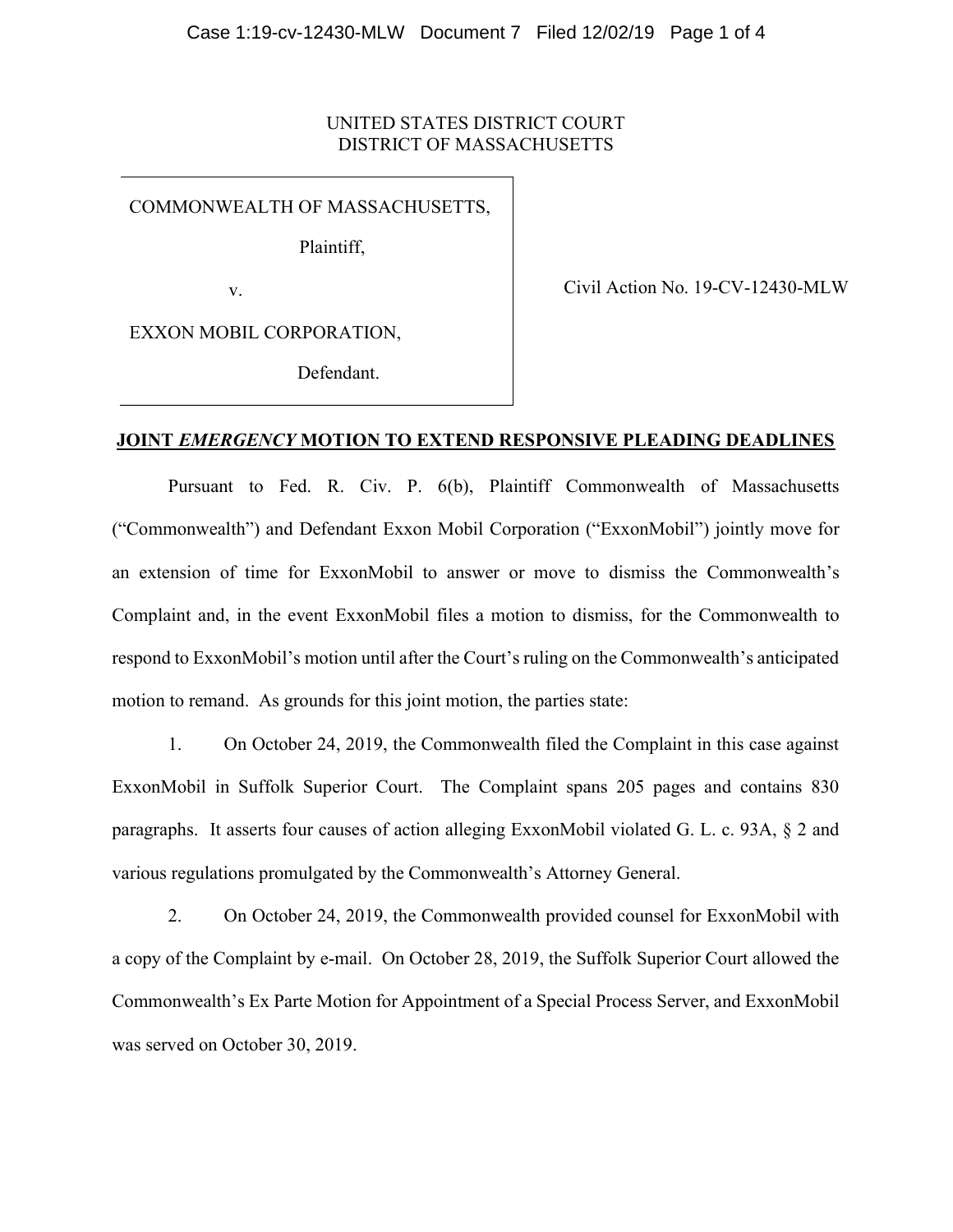#### Case 1:19-cv-12430-MLW Document 7 Filed 12/02/19 Page 2 of 4

 3. On November 8, 2019, given the length and complexity of the Complaint, the parties filed a Joint Motion to Extend Responsive Pleading Deadlines in the Suffolk Superior Court, which extended ExxonMobil's deadline to file an answer or move to dismiss the Complaint to and including January 13, 2020, and in the event ExxonMobil served a motion to dismiss, extended the Commonwealth's deadline to respond to the motion to March 9, 2020. The Joint Motion to Extend Responsive Pleading Deadlines was granted by the Suffolk Superior Court on November 13, 2019.

 4. On November 29, 2019, ExxonMobil filed a Notice of Removal, removing the case to this Court. Pursuant to Fed. R. Civ. P.  $81(c)(2)(C)$ , ExxonMobil's answer or motion to dismiss is currently due on December 6, 2019. If ExxonMobil were to serve a motion to dismiss on that date, the Commonwealth's response would be due on December 20, 2019.

 5. The parties anticipate that the Commonwealth will file a motion to remand this action to Suffolk Superior Court within 30-days. In the event the Court denies the Commonwealth's anticipated motion to remand, the parties jointly request that the Court extend ExxonMobil's deadline to answer or move to dismiss the Complaint to a date 60 days after the Court's denial of the Commonwealth's motion to remand. In the event the Court denies the Commonwealth's anticipated motion to remand and ExxonMobil files a motion to dismiss, the parties further request that the Court extend the Commonwealth's deadline to respond to 60 days after ExxonMobil files its motion. In the event the anticipated motion to remand is granted, the parties have agreed to request the same deadlines from the Suffolk Superior Court.

 6. The parties believe there is good cause under Rule 6(b) supporting the requested extended deadlines, and respectfully request the Court to grant this joint motion.

2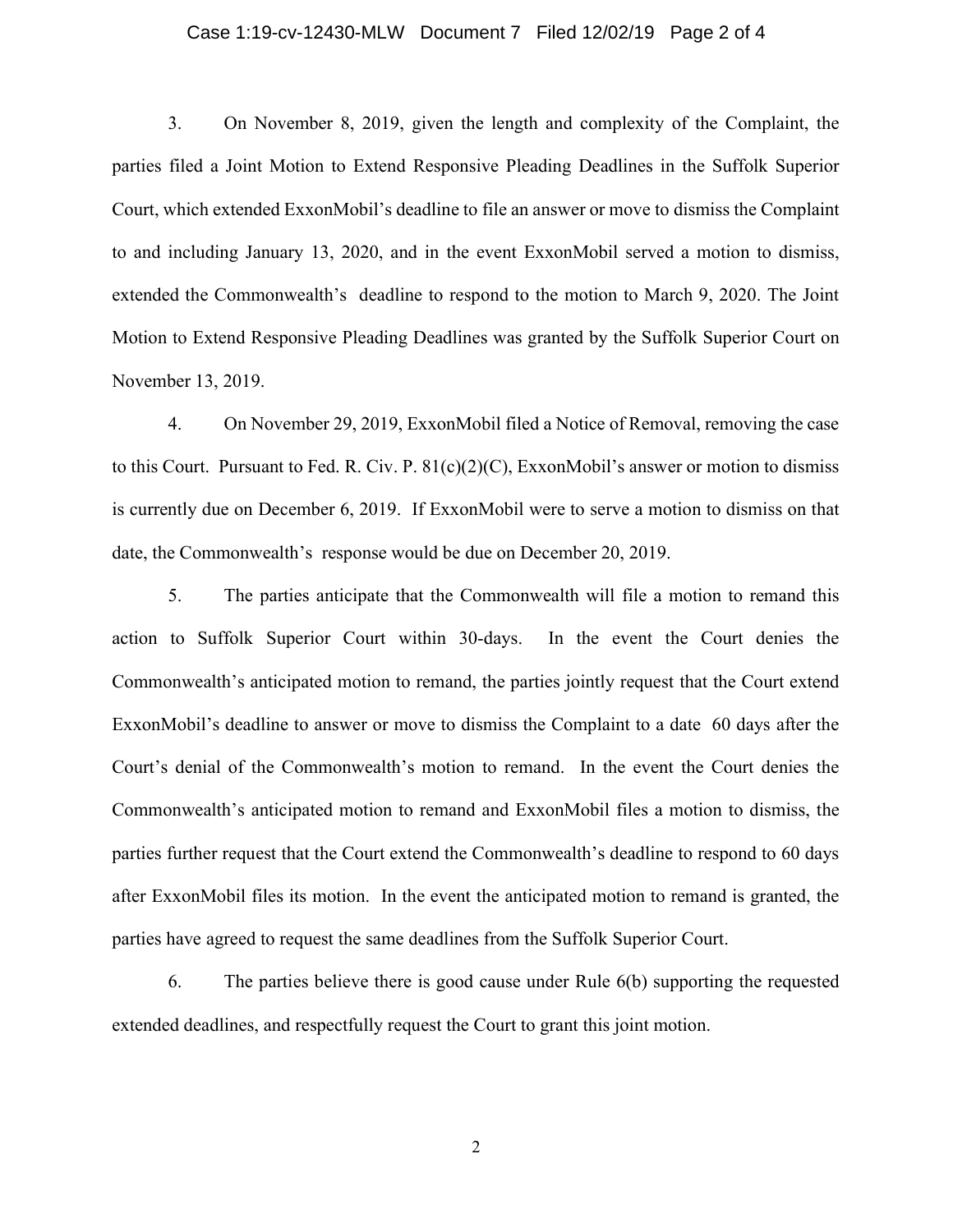# Respectfully submitted,

#### EXXON MOBIL CORPORATION,

By its attorneys,

Patrick J. Conlon\* patrick.j.conlon@exxonmobil.com 22777 Springwoods Village Parkway Spring, TX 77389 Tel: (832) 624-6336

### PAUL, WEISS, RIFKIND, WHARTON & GARRISON, LLP

Theodore V. Wells, Jr.\* Daniel J. Toal\* 1285 Avenue of the Americas New York, NY 10019-6064 Tel: (212) 373-3000 Fax: (212) 757-3990

\*Pro hac vice forthcoming

# PIERCE BAINBRIDGE BECK PRICE & HECHT LLP

By: /s/ Thomas C. Frongillo Thomas C. Frongillo (BBO No. 180690) Christina N. Lindberg (BBO No. 690443) tfrongillo@piercebainbridge.com clindberg@piercebainbridge.com One Liberty Square, 13th Floor Boston, MA 02109 Tel: (617) 313-7401

DATE: December 2, 2019

#### COMMONWEALTH OF MASSACHUSETTS,

#### MAURA HEALEY, ATTORNEY GENERAL,

By: /s/ Richard A. Johnston (with permission) Richard A. Johnston, BBO #253420 Chief Legal Counsel richard.johnston@mass.gov Melissa A. Hoffer, BBO #641667 Assistant Attorney General and Chief, Energy and Environment Bureau melissa.hoffer@mass.gov Christophe G. Courchesne, BBO #660507 Assistant Attorney General and Chief, Environmental Protection Division christophe.courchesne@mass.gov Glenn Kaplan, BBO #567308 Assistant Attorney General and Chief, Insurance and Financial Services Division glenn.kaplan@mass.gov Shennan Kavanagh, BBO #655174 Assistant Attorney General and Deputy Chief, Consumer Protection Division shennan.kavanagh@mass.gov I. Andrew Goldberg, BBO #560843 Assistant Attorney General, Environmental Protection Division andy.goldberg@mass.gov Timothy Reppucci, BBO #678629 Assistant Attorney General, Energy and Telecommunications Division timothy.repucci@mass.gov James A. Sweeney, BBO #54363 State Trial Counsel jim.sweeney@mass.gov Matthew Q. Berge, BBO#560319 Assistant Attorney General, Senior Trial Counsel, Public Protection and Advocacy Bureau matthew.berge@mass.gov OFFICE OF THE ATTORNEY GENERAL One Ashburton Place, 18<sup>th</sup> Floor Boston, MA 02108 Tel: (617) 727-2200